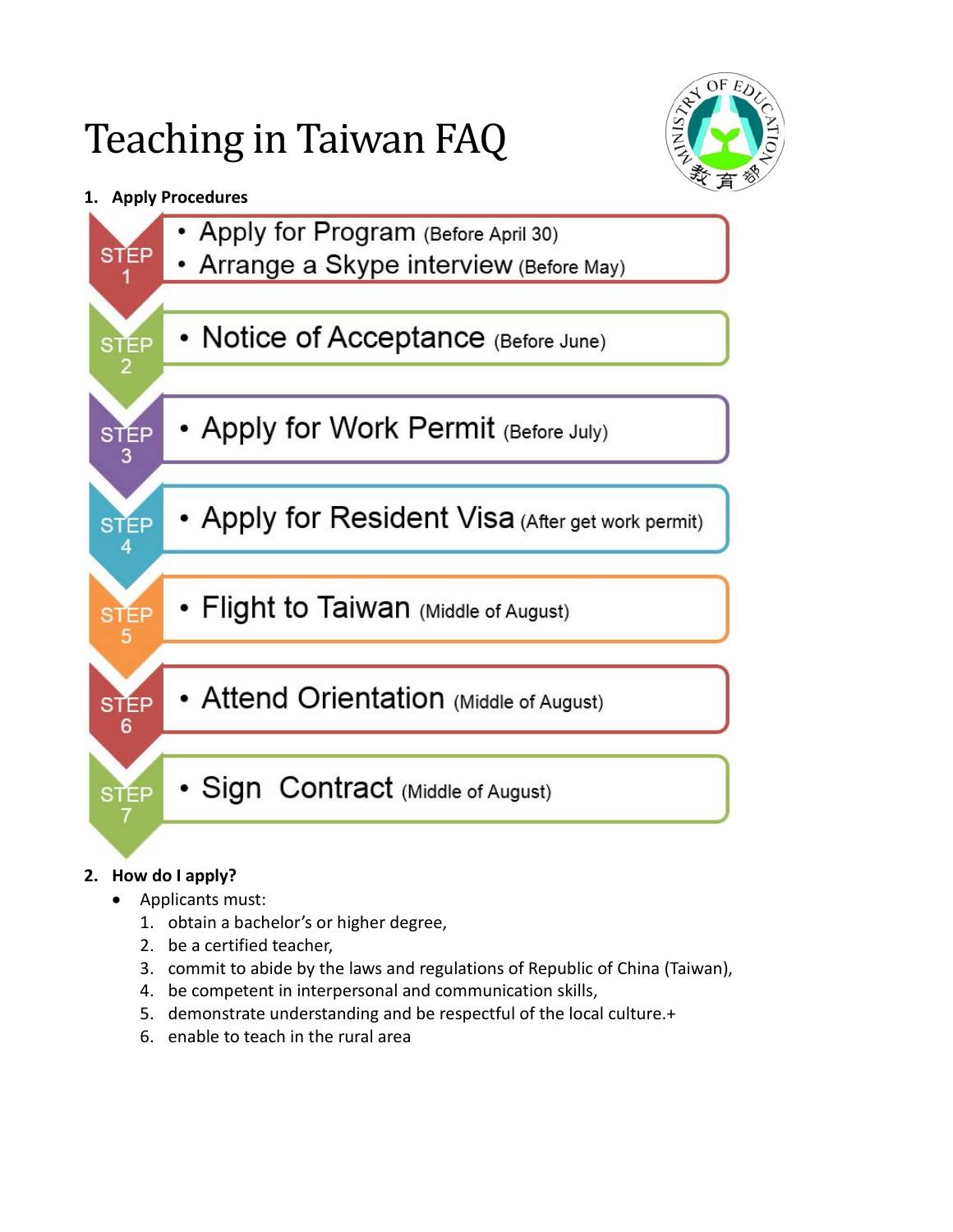- Required documents include:
	- 1. Application Form
	- 2. Three Letters of Recommendation
	- 3. Resume
	- 4. Transcript
	- 5. Diploma
	- 6. Teaching Certificate
	- 7. U.S. Passport
	- 8. Health Check Report
	- 9. Criminal History Record Information

#### **3. When will be the teaching position approved?**

A: Ministry of Education will send the notice of acceptance to each TECO office or will be sent via e-mail to each candidate at the end of June. After receiving the notice of acceptance, candidates will have to submit school placement preference forms, which will be attached to the notice of acceptance.

#### **4. What kind of certificates or procedures should be carried out and provided before foreign teachers come to Taiwan?**

#### **Work Permit**

Within 1.5 months of the Ministry of Education receiving foreign teachers' photocopies of passports, diplomas, teacher certificates or teacher qualifications and relevant documents, the ministry should help the county/city governments and schools to apply to the Council of Labor Affairs, Executive Yuan for employment permits (work permits) for foreign teachers, in order for teachers to work legally in the country. The application fees of permits shall be borne by the schools in which the teachers are employed.

#### **Resident Visa**

After the permits are received, candidates may visit website of the Bureau of Consular Affairs, Ministry of Foreign Affairs for Resident Visa application. Dependents coming along with foreign teachers should also apply for their Resident Visas. Any required marriage certificates, relationship certificates and fees should be provided by teachers and their dependents.

#### **Health Check and None criminal records checks**

In accordance with the employment contracts, foreign teachers should take physical examinations and get valid police/criminal record checks. These fees should be borne by the teachers.

#### **5. What should I apply when I arrive Taiwan?**

A: As soon as foreign teachers arrive in Taiwan, the schools should help them to apply for Alien Resident Certificates (ARC, like our Identification Card. Please note, it is usual to apply for the Reentry option at the same time, as it is also on the same application form) from the Foreign Affairs Divisions (Sections) of the main police station of the county/city in which the school is located, in order for foreign teachers to apply for Labor Insurance, open an account at a bank or post office and related affairs.